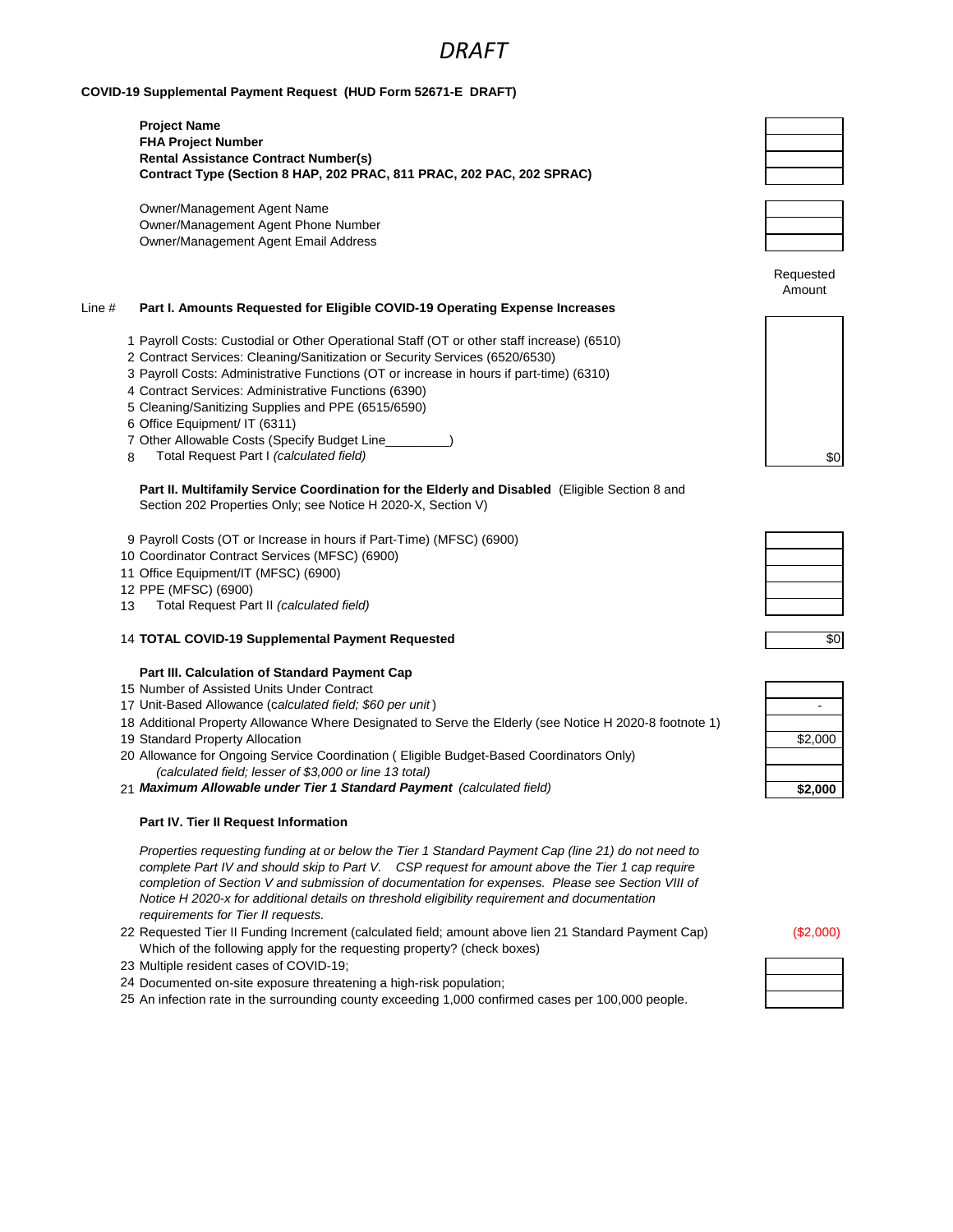# *DRAFT*

Justification Narrative for *Tier II* Payment Request (See Notice H 2020-08, Section VIII)

26

27

Financial Need Justification for *Tier II* (Only Required for Properties with Recent Surplus Cash; See Notice H 2020-08, Section VIII)



- 28 Has this property/ownership entity received funding from other assistance program authorized by the CARES Act (P.L. Public Law 116-136)? (Y/N)
- 29 If yes, which program? How much was awarded/provided?
- 30 Do you currently have a budget-based rent increase pending with HUD? (Y/N)
- 31 19 Expenses? (Y/N) If yes, how much? Have you withdrawn or requested withdrawal of balances from residual receipts in 2020 for COVID-

### **Part V. Certification and Acceptance of Terms**

Owner's Certification: I certify that 1) the requested payment was computed in accordance with HUD's Housing Notice H-2020-XX. It reflects only expenses incurred from March 27, 2020 and July 31, 2020 for eligible activities and purposes. (2) No amount included on this funding request has been paid from other forms of governmental or philanthropic assistance provided to address the impact of COVID-19. (3) I have considered current project funds and anticipated revenues over the next 12 months and require this funding in order to address project operating costs. (4) If receiving CSP assistance for a Section 8 HAP contract, I agree to deposit an amount equal to the amount of the CSP in the residual receipt account, prior to taking any cash distributions before July 31, 2021. Or, if the Section 8 contract and governing regulations do not require the project owner to maintain a residual receipt account, I agree that upon taking distributions at any point from the issue date of this notice through July 31, 2021, an amount at least equal to the amount of the CSP must be retained in the operating account to address future project costs, over-and-above the resources needed for current operating requirements. (5) The property and ownership are in good standing with HUD, as defined in in Section VII of Housing Notice 2020-XX. (6) If receiving CSP assistance for a Section 8 HAP contract that expires within 120-days, I anticipate renewal of the contract and have not communicated intent to opt-out. (7) Upon request by the Department of Housing and Urban Development, its duly authorized representative, or the Comptroller General of the United States, I will make available for audit all books, records and documents related to this assistance payment for which funds are in. Warning: HUD will prosecute false claims & statements. Conviction may result in criminal and/or civil penalties (18 U.S.C. Sections 1001, 1010, 1012; 31 U.S.C. Sections 3729, 3802).

32 Owner/Owner Agent Signature 33 Date

**Part VI. HUD/CA Use Only** 34 Date Received by HUD/CA

35 Total Amount Eligible for Payment 36 Notes on Any Disallowed Costs: 37 Approved By